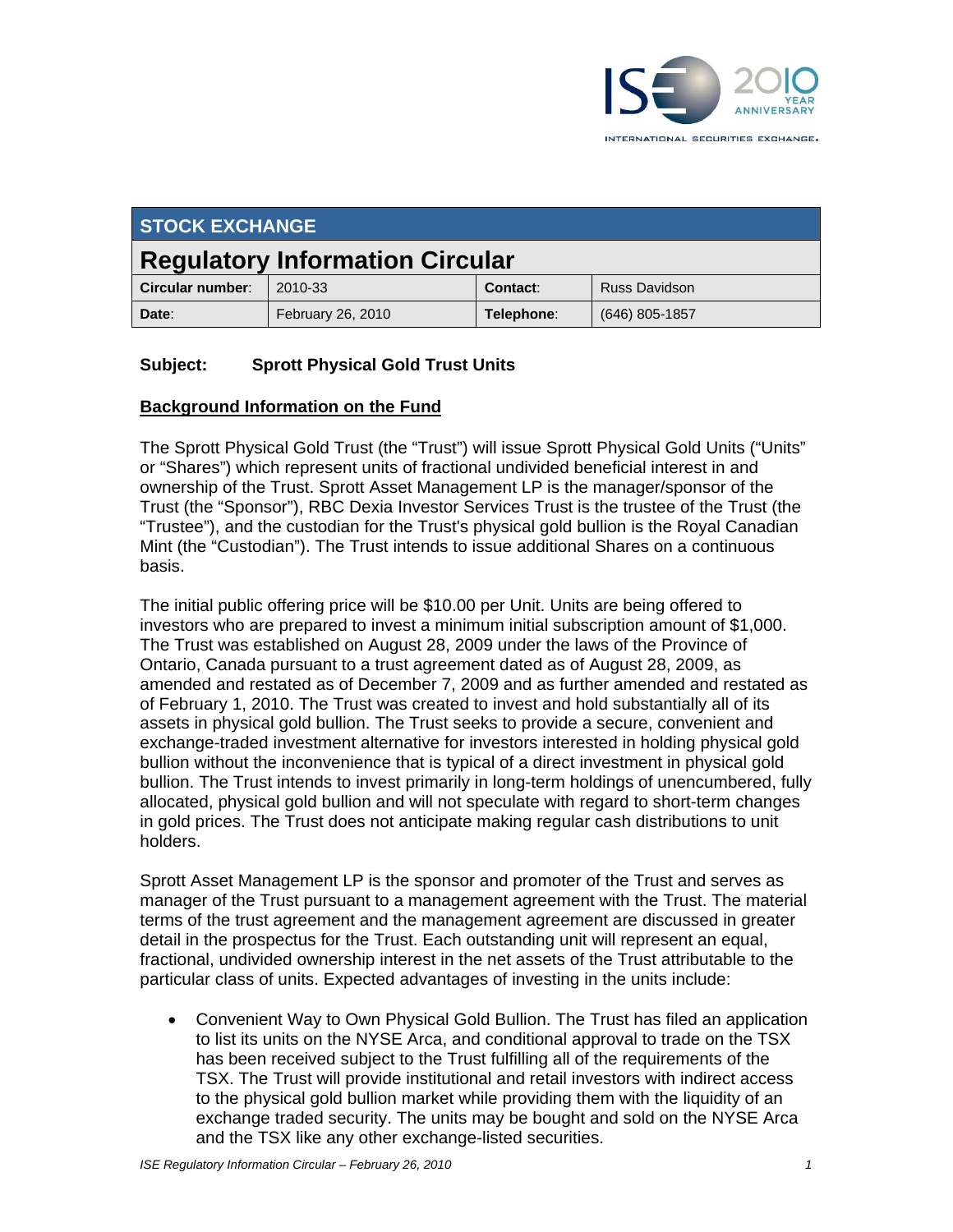

- Investment in Physical Gold Bullion Only. Except with respect to cash held by the Trust to pay expenses and anticipated redemptions, the Trust expects to own only London Good Delivery physical gold bullion. The Manager intends to invest and hold 97% of the total net assets of the Trust in physical gold bullion in London Good Delivery bar form. The Trust will not invest in gold certificates or other financial instruments that represent gold or that may be exchanged for gold.
- Lower Transaction Costs. The Manager expects that, for many investors, costs associated with buying and selling the units in the secondary market and the payment of the Trust's ongoing expenses will be lower than the costs associated with buying and selling physical gold bullion and storing and insuring physical gold bullion in a traditional allocated gold bullion account.
- Ability to Redeem Units for Physical Gold Bullion. Unitholders will have the ability, on a monthly basis and as described herein, to redeem their units for physical gold bullion for a redemption price equal to 100% of the NAV of the redeemed units, less redemption and delivery expenses, including the handling of the notice of redemption, the delivery of the physical bullion for units that are being redeemed and the applicable gold storage in-and-out fees, and subject to certain minimum redemption amounts.
- Storage at the Royal Canadian Mint. The Trust's physical gold bullion will be fully allocated and stored at the Royal Canadian Mint, to which we will refer as the Mint. The Mint is a Canadian Crown corporation, which acts as an agent of the Canadian Government, and its obligations generally constitute unconditional obligations of the Canadian Government. The Mint will be responsible for and bear the risk of loss of, and damage to, the Trust's physical gold bullion that is in the custody of the Mint. The physical gold bullion will be subject to periodic inspection and audits.
- Experienced Manager. The Trust will be administered by Sprott Asset Management LP. The Manager is a licensed portfolio manager that is whollyowned by Sprott Inc., a public company whose shares are listed on the TSX. The Manager has considerable experience and a long track record of investing in physical gold bullion on behalf of investors.
- Potential Tax Advantage For Certain U.S. Investors. Any gains realized on the sale of units by an investor that is an individual, trust or estate, including such investors that own units through partnerships and other pass-through entities for U.S. federal income tax purposes, may be taxable as long-term capital gains (at a maximum rate of 15% under current law, compared to a long-term capital gains tax rate of 28% applicable to the disposition of physical gold bullion and other "collectibles" held for more than one year), provided that such U.S. investor has held the units for more than one year at the time of the sale and such U.S. investor has made a timely and valid Qualified Electing Fund election with respect to the units.
- Benefits of Investing in Gold. Investment in gold may provide several benefits to investors. Gold may assist in protecting a portfolio from inflation, financial collapse and currency devaluation. Gold has a negative or low correlation with many other asset classes, making it an effective portfolio diversifier. In particular, given that gold prices have generally increased during times of U.S. dollar decline and during inflationary periods, gold may provide a hedge against purchasing power erosion. In addition, over the past ten years, gold has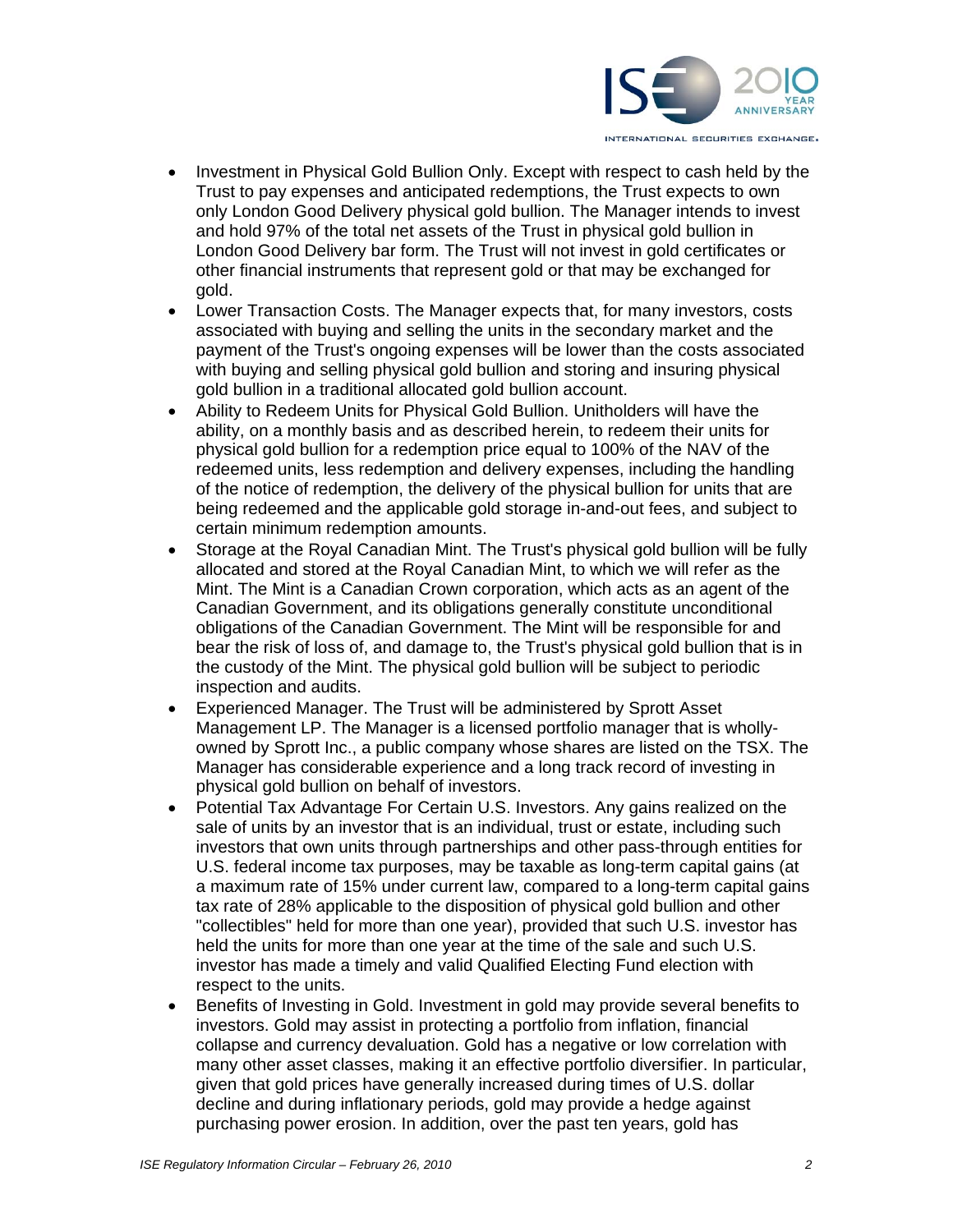

outperformed equity indices such as the S&P 500 Index, the S&P/TSX Composite Index, the MSCI EAFE Index and the S&P Global Gold Index.

Investing in the units does not insulate the investor from risks, including price volatility.

The value of the net assets of the Trust and the value of net assets of the Trust per outstanding unit of the Trust will be determined daily as of 4:00 p.m., Toronto time, on each business day by the Trust's valuation agent, which is RBC Dexia Investor Services Trust. The value of the net assets of the Trust on any such day will be equal to the aggregate fair market value of the assets of the Trust as of such date, less an amount equal to the fair value of the liabilities of the Trust (excluding all liabilities represented by outstanding units) as of such date. The valuation agent will calculate the NAV by dividing the value of the net assets of the class of the Trust represented by the units offered hereby on that day by the total number of units of that class then outstanding on such day.

For more information regarding the Trust's investment strategy and certain fees charged by the Trust, please read the prospectus for the Trust.

The listing exchange, NYSE Arca, will calculate and disseminate to the consolidated tape an indicative per share value for the Shares every 15 seconds.

Shares are held in book-entry form, which means that no Share certificates are issued. The Depository Trust Company or its nominee is the record owner of all outstanding Shares of the Funds and is recognized as the owner of all Shares for all purposes. The registration statement for the Trust describes the various fees and expenses for the Shares. For a more complete description of the Trust, visit the Trust's website at www.sprott.com.

#### **Purchases and Redemptions in Creation Unit Size**

Equity Electronic Access Members ("Equity EAMs") are hereby informed that procedures for purchases and redemptions of Shares in Creation Units are described in the Trust's Prospectus and SAI and that Shares are not individually redeemable but are redeemable only in Creation Unit aggregations or multiples thereof.

### **Principal Risks**

Interested persons are referred to the Prospectus for the Trust of the principal risks associated with an investment in the Shares. These risks include tracking error risk (factors causing the Trust's performance to not match the performance of its underlying security), market trading risk (for example trading halts and trading above or below net asset value), investment style risk, sector risk, investment approach risk, nondiversification risk, commodity risk, management risk, and liquidity risk.

### **Exchange Rules Applicable to Trading in the Shares**

The Shares are considered equity securities, thus rendering trading in the Shares subject to the Exchange's existing rules governing the trading of equity securities.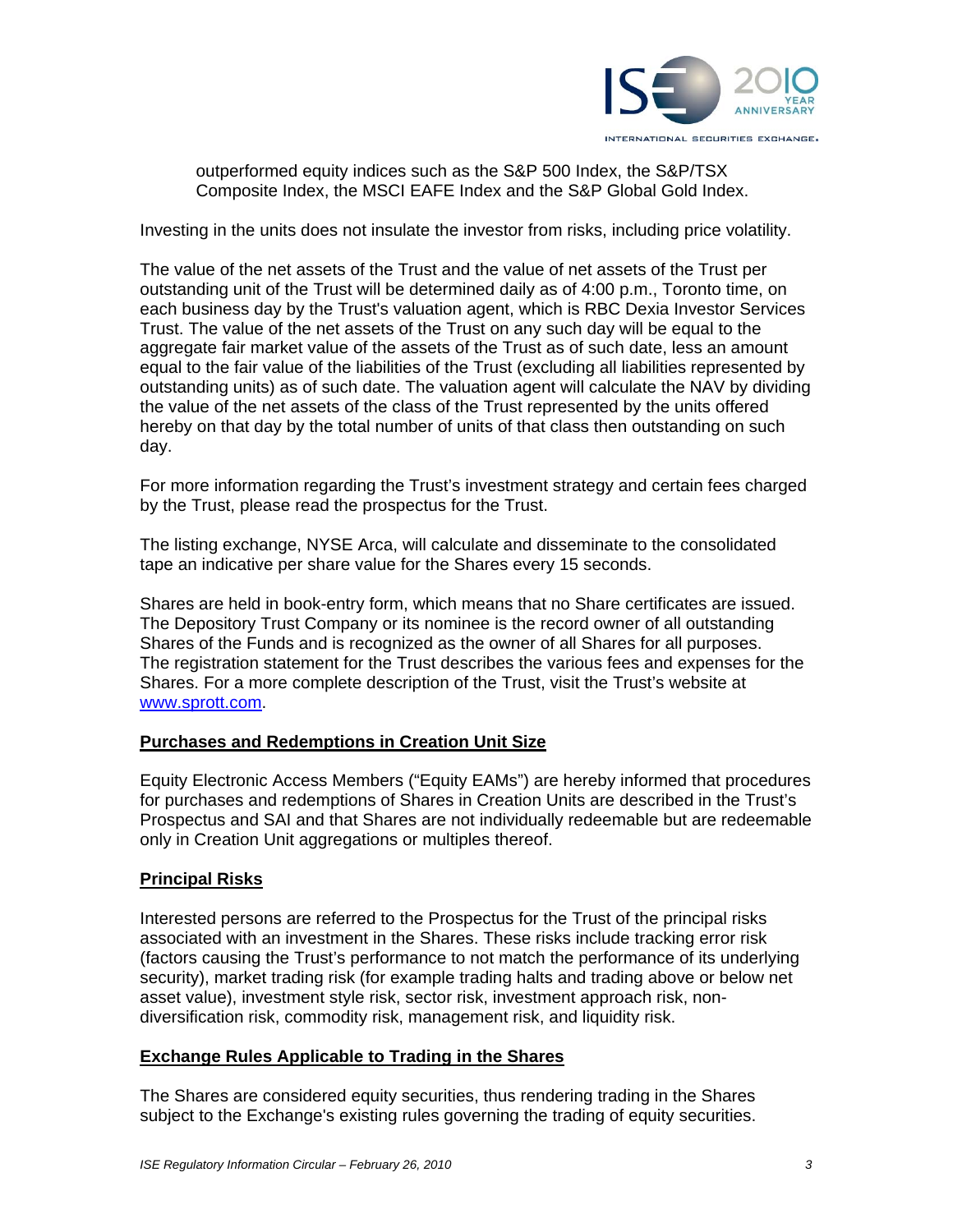

# **Trading Hours**

Trading in the Shares on ISE is on a UTP basis and is subject to ISE equity trading rules. The Shares will trade from 8:00 a.m. until 8:00 p.m. Eastern Time. Equity EAMs trading the Shares during the Extended Market Sessions are exposed to the risk of the lack of the calculation or dissemination of underlying index value or intraday indicative value ("IIV"). For certain derivative securities products, an updated underlying index value or IIV may not be calculated or publicly disseminated in the Extended Market hours. Since the underlying index value and IIV are not calculated or widely disseminated during Extended Market hours, an investor who is unable to calculate implied values for certain derivative securities products during Extended Market hours may be at a disadvantage to market professionals.

## **Trading Halts**

ISE will halt trading in the Shares in accordance with ISE Rule 2101(a)(2)(iii). The grounds for a halt under this Rule include a halt by the primary market because it stops trading the Shares and/or a halt because dissemination of the IIV or applicable currency spot price has ceased, or a halt for other regulatory reasons. In addition, ISE will stop trading the Shares if the primary market de-lists the Shares.

### **Suitability**

Trading in the Shares on ISE will be subject to the provisions of ISE Rule 2123(l). Members recommending transactions in the Shares to customers should make a determination that the recommendation is suitable for the customer. In addition, members must possess sufficient information to satisfy the "know your customer" obligation that is embedded in ISE Rule 2123(l).

Equity EAMs also should review FINRA Notice to Members 03-71 for guidance on trading these products. The Notice reminds members of their obligations to: (1) conduct adequate due diligence to understand the features of the product; (2) perform a reasonable-basis suitability analysis; (3) perform customer-specific suitability analysis in connection with any recommended transactions; (4) provide a balanced disclosure of both the risks and rewards associated with the particular product, especially when selling to retail investors; (5) implement appropriate internal controls; and (6) train registered persons regarding the features, risk and suitability of these products.

### **Delivery of a Prospectus**

Pursuant to federal securities laws, investors purchasing Shares must receive a prospectus prior to or concurrently with the confirmation of a transaction. Investors purchasing Shares directly from the Fund (by delivery of the Deposit Amount) must also receive a prospectus.

Prospectuses may be obtained through the Distributor or on the Fund's website. The Prospectus does not contain all of the information set forth in the registration statement (including the exhibits to the registration statement), parts of which have been omitted in accordance with the rules and regulations of the SEC. For further information about the Fund, please refer to the Trust's registration statement.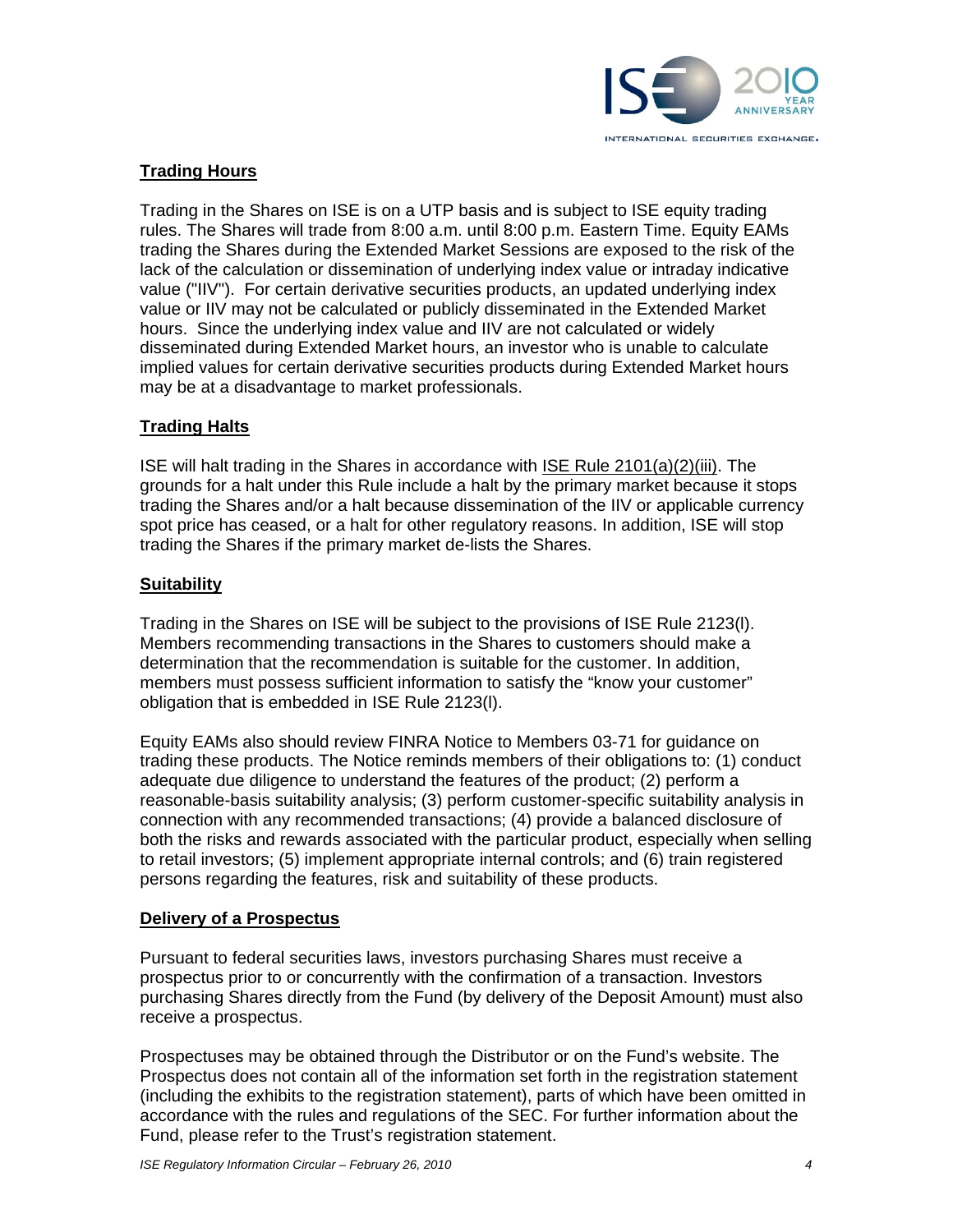

#### **Exemptive, Interpretive and No-Action Relief Under Federal Securities Regulations**

The SEC has issued exemptive, interpretive or no-action relief from certain provisions of rules under the Securities Exchange Act of 1934 (the "Act") regarding trading in the above mentioned exchange traded Shares.

#### **Regulation M Exemptions**

Generally, Rules 101 and 102 of Regulation M prohibit any "distribution participant" and its "affiliated purchasers" from bidding for, purchasing, or attempting to induce any person to bid for or purchase any security which is the subject of a distribution until after the applicable restricted period, except as specifically permitted in Regulation M. The provisions of the Rules apply to underwriters, prospective underwriters, brokers, dealers, and other persons who have agreed to participate or are participating in a distribution of securities.

The Commission issued a No-Action Letter by which persons participating in a distribution of shares of a fund may engage in secondary market transactions in such shares during their participation in such a distribution, despite the requirements of from Rule 101 under Regulation M. In addition, the SEC has permitted persons who may be deemed to be participating in the distribution of shares of a fund (i) to purchase securities for the purpose of purchasing creation unit aggregations of fund shares and (ii) to tender securities for redemption in Creation Unit Aggregations. Further, the Commission has clarified that the tender of fund shares to the Fund for redemption does not constitute a bid for or purchase of any of the Funds' securities during the restricted period of Rule 101. The Commission has issued a No-Action Letter to paragraph (e) of Rule 102 under Regulation M which allow the redemption of fund shares in creation unit aggregations during the continuous offering of shares.

#### **Customer Confirmations for Creation or Redemption of Fund Shares (SEC Rule 10b-10)**

Broker–dealers who handle purchases or redemptions of Fund shares in Creation Units for customers will be permitted to provide such customers with a statement of the number of Creation Unit Aggregations created or redeemed without providing a statement of the identity, number and price of shares of the individual securities tendered to the Fund for purposes of purchasing creation unit aggregations ("Deposit Securities") or the identity, number and price of shares to be delivered by the Trust to the redeeming holder ("Redemption Securities"). The composition of the securities required to be tendered to the Fund for creation purposes and of the securities to be delivered on redemption will be disseminated each business day and will be applicable to requests for creations or redemption, as the case may be, on that day. This exemptive relief under Rule 10b-10 with respect to creations and redemptions is subject to the following conditions:

1) Confirmations to customers engaging in creations or redemptions must state that all information required by Rule 10b-10 will be provided upon request;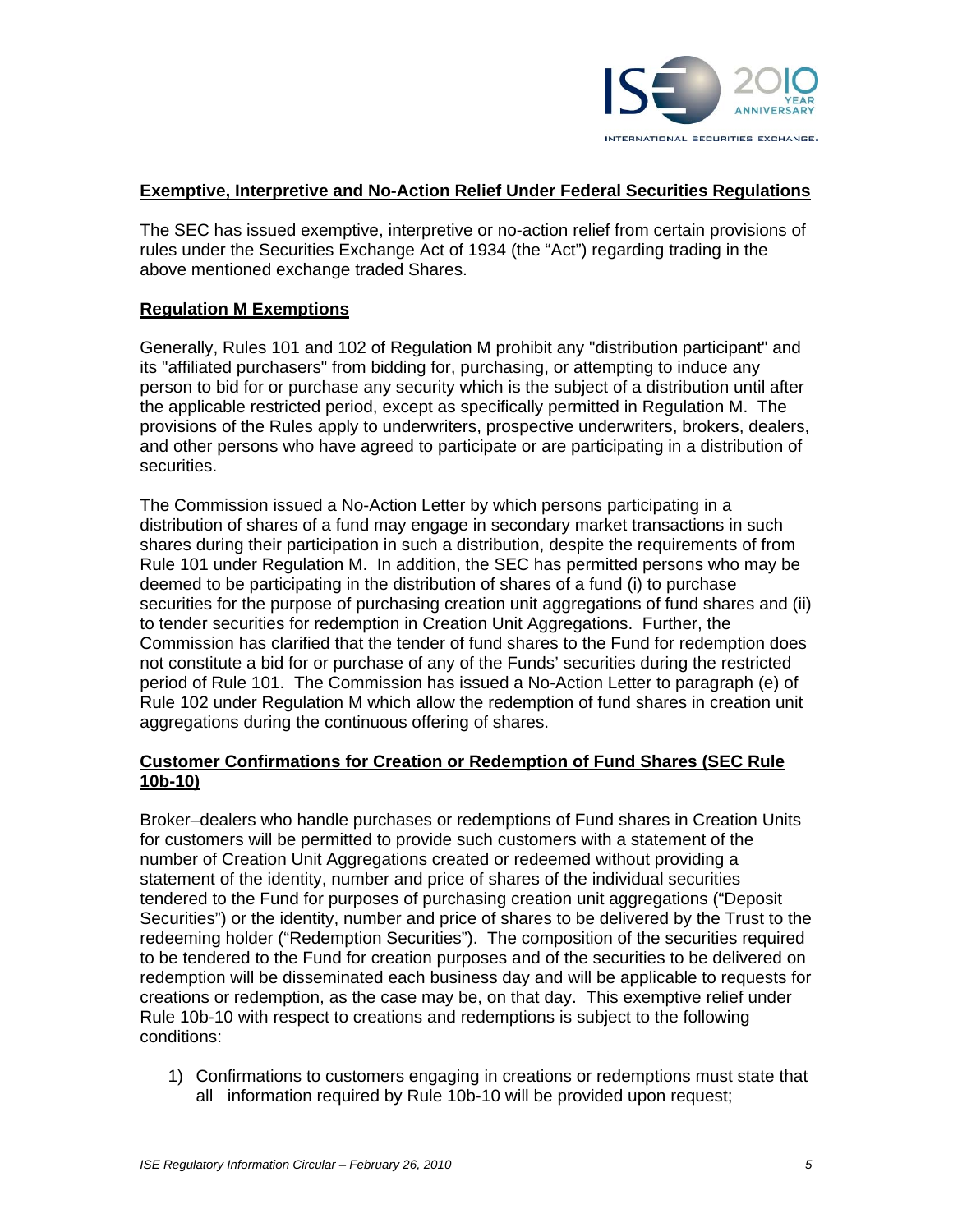

- 2) Any such request by a customer for information required by Rule 10b-10 will be filed in a timely manner, in accordance with Rule 10b-10(c);
- 3) Except for the identity, number and price of shares of the component securities of the Deposit Securities and Redemption Securities, as described above, confirmations to customers must disclose all other information required by Rule 10b-10(a).

## **SEC Rule 14e-5**

The Commission has permitted any person acting as a dealer-manager of a tender offer for a component security of fund (1) to redeem fund shares in creation unit aggregations from the issuer that may include a security subject to such tender offer and (2) to purchase fund shares during such tender offer. In addition, a No-Action has been issued under Rule 14e-5 states that if a broker-dealer acting as a dealer-manager of a tender offer for a security of the Fund purchases or arranges to purchase such securities in the secondary market for the purpose of tendering such securities to purchase one or more creation unit aggregations of shares, it must be made in conformance with the following:

- i. such bids or purchases are effected in the ordinary course of business, in connection with a basket of 20 or more securities in which any security that is the subject of a distribution, or any reference security, does not comprise more than 5% of the value of the basket purchased; or
- ii. purchases are effected as adjustments to such basket in the ordinary course of business as a result of a change in the composition of the underlying index; and
- iii. such bids or purchases are not affected for the purpose of facilitating such tender offer.

### **Section 11(d)(1); SEC Rules 11d1-1 and 11d1-2**

Section 11(d)(1) of the Act generally prohibits a person who is both a broker and a dealer from effecting any transaction in which the broker-dealer extends credit to a customer on any security which was part of a new issue in the distribution of which he participated as a member of a selling syndicate or group within thirty days prior to such transaction. The Commission has clarified that Section 11(d)(1) does not apply to broker-dealers that are not authorized participants (and, therefore, do not create creation unit aggregations) that engage in both proprietary and customer transactions in shares of a fund in the secondary market, and for broker-dealer authorized participants that engage in creations of creation unit aggregations. This relief is subject to specific conditions, including the condition that such broker-dealer (whether or not an authorized participant) does not, directly or indirectly, receive from the fund complex any payment, compensation or other economic incentive to promote or sell the shares of a fund to persons outside the fund complex, other than non-cash compensation permitted under NASD Rule 2830 (I)(5)(A), (B) or (C). See letter dated November 22, 2005 from Brian A Bussey, Assistant Chief Counsel, SEC Division of Market Regulation, to Barclays Global Investors, N.A., dated November 22, 2005. The Commission has issued a No-Action Letter under Section 11(d)(1) of the Act states that broker-dealers may treat shares of a fund, for purposes of Rule 11d1-2, as "securities issued by a registered open-end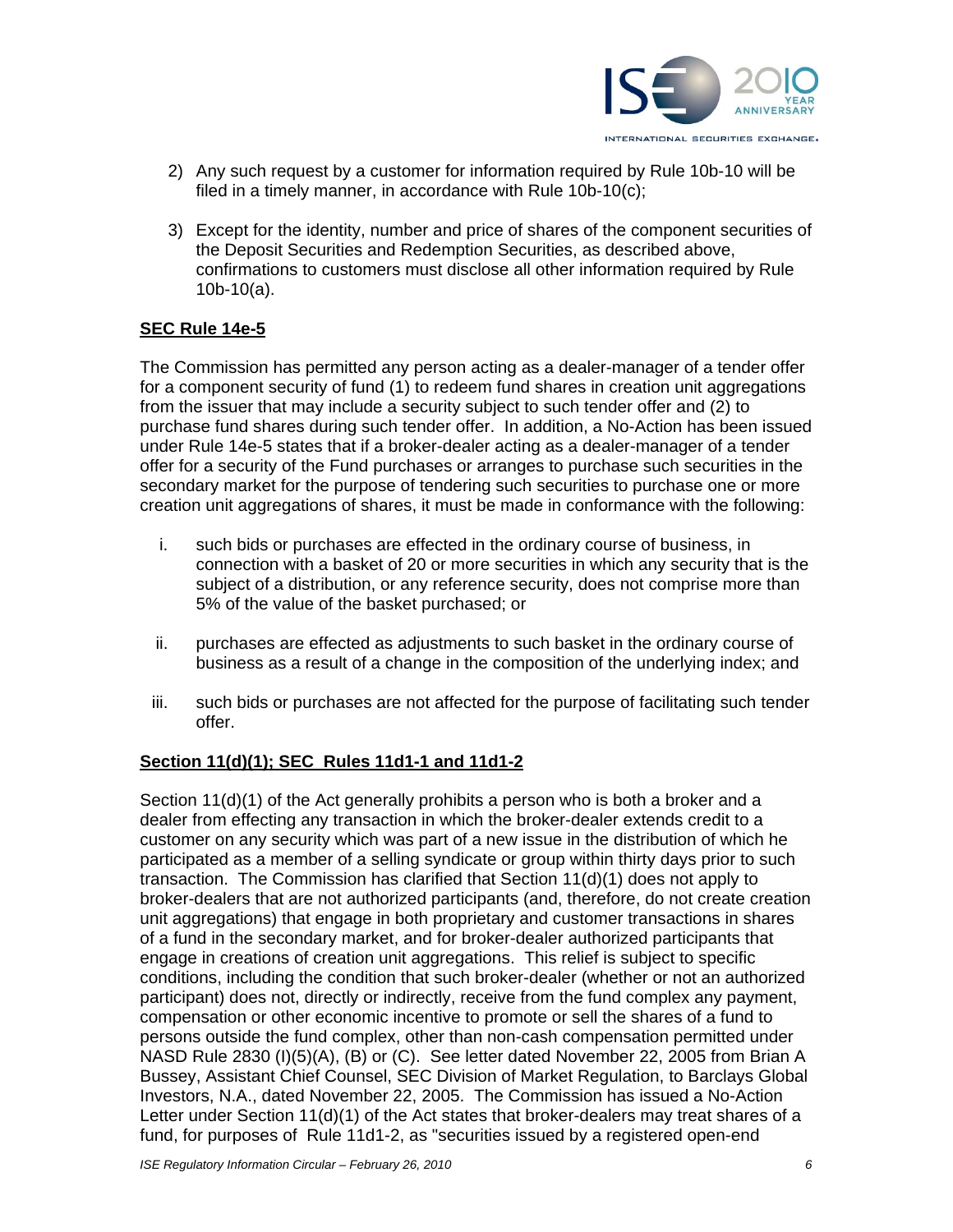

investment company as defined in the Investment Company Act" and thereby extend credit or maintain or arrange for the extension or maintenance of credit on shares that have been owned by the persons to whom credit is provided for more than 30 days, in reliance on the exemption contained in the rule.

#### **SEC Rules 15c1-5 and 15c1-6**

The Commission has issued a No-Action letter with respect to Rule 15c1-5 and Rule 15c1-6 as to the required disclosure of control by a broker or dealer with respect to creations and redemptions of fund shares and secondary market transactions therein.

**This Regulatory Information Circular is not a statutory Prospectus. Equity EAMs should consult the Trust's Registration Statement, SAI, Prospectus and the Fund's website for relevant information.**